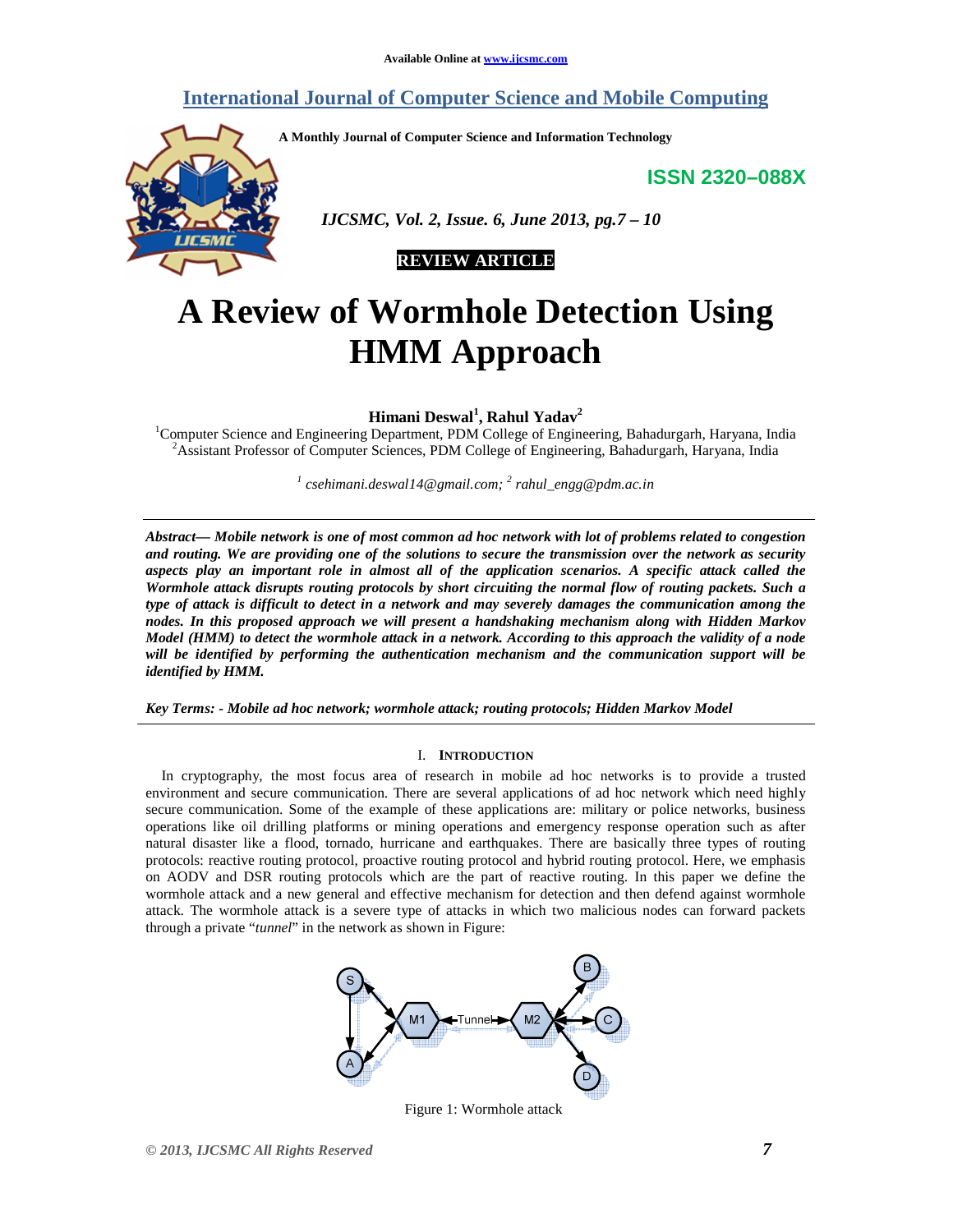Here,  $M_1$  and  $M_2$  are two malicious nodes which link through a private connection. Every packet that  $M_1$ receives from the network is forwarded through "*wormhole*" to node M<sub>2</sub>, and vice versa. This attack disrupts routing protocols by short circuiting the normal flow of routing packets. Such a type of attack is difficult to detect in a network, and may severely damages the communication among the nodes.

 In wormhole attack the attacker record the packets (bits) at one location and them in another location in same network or in different networks. The attacker can transfer each bit directly, without waiting the entire packet. It is very difficult to find out the location of wormhole attack without having the cryptographic key or without knowing the infrastructure of routing protocols. Wormhole makes the tunnelled packet arrive either sooner or with a lesser number of hops compared to the packets transmitted over normal multi hop routes. This creates the illusion that the two end points of the tunnel are very close to each other. However, it is used by malicious nodes to disrupt the correct operation of ad hoc routing protocols. They can then launch a variety of attacks against the data traffic flow such as selective dropping, replay attack, eavesdropping etc.

In this proposed approach we will present a handshaking mechanism along with Hidden Markov Model to detect the wormhole attack in a network.

## II. **RELATED WORK**

In year 2006, Yih-Chun Hu[5], has defined a work on wormhole attack in sensor network. According to his work in the wormhole attack, an attacker records packets (or bits) at one location in the network, tunnels them (possibly selectively) to another location, and retransmits them there into the network. The wormhole attack can form a serious threat in wireless networks, especially against many adhoc network routing protocols and location-based wireless security systems. For example, most existing adhoc network routing protocols, without some mechanism to defend against the wormhole attack, would be unable to find routes longer than one or two hops, severely disrupting communication. He presented a general mechanism, called packet leashes, for detecting and, thus defending against wormhole attacks, and he presented a specific protocol, called TIK, that implements leashes.

In year 2009, Majid Khabbazian[6], analyzed the effect of the wormhole attack on shortest-path routing protocols for wireless ad hoc networks. Using analytical and simulation results, he showed that a strategic placement of the wormhole when the nodes are uniformly distributed can disrupt/control on average 32% of all communications across the network. He also analyzed a scenario in which several attackers make wormholes between each other and a case where two malicious nodes attack a target node in the network. He showed how to evaluate the maximum effect of the wormhole attack on a given network topology. Then, we compute the maximum effect of the wormhole attack on grid topology networks and show that the attackers can disrupt/control around 40% to 50% of all communications when the wormhole is strategically placed in the network. Finally, to defend against the wormhole attack, he proposed a timing-based countermeasure that avoids the deficiencies of existing timing-based solutions.

In Year 2010, Jinsub Kim performed a work," Timing-based Localization of In-Band Wormhole Tunnels in MANETs"[9]. This paper begins with binary hypothesis testing, which tests whether a suspected path is carrying tunneled traffic. The detection algorithm is presented and evaluated using synthetic voice over IP (VoIP) traffic generated in a network test bed. After that, Author considers multiple hypothesis testing to find the most likely tunnel path among a large number of candidates. Author presents a tunnel path estimation algorithm and its numerical evaluation using Poisson traffic.

Jin Guo, Zhi-yong Lei[2], has proposed A Kind of Wormhole Attack Defense Strategy of WSN Based on Neighbor Nodes Verification. They presented a kind of wormhole attack defense strategy of WSN based on neighbor nodes verification. Under this strategy, when each normal node received control packet, it will monitor the packet to determine whether it comes from its normal neighbor nodes to avoid Wormhole attack effectively. Modeling and simulation of WSN based on OMNeT++ shows that the AODV added neighbor nodes verification successfully implement effective defense.

In year 2011, Mariannne. A. Azer [3], has proposed Wormhole Attacks Mitigation in adhoc network. He proposeed a scheme for the wormhole attack prevention. The scheme relies on the idea that usually the wormhole nodes participate in the routing in a repeated way as they attract most of the traffic. Therefore, each node will be assigned a cost depending in its participation in routing. Besides preventing the network from the wormhole attack, the scheme provides a load balance among nodes to avoid exhausting nodes that are always cooperative in routing.

In year 2011, Pallavi Sharma Prof. Aditya Trivedi [4], have proposed An Approach to Defend Against Wormhole Attack in Ad Hoc Network Using Digital Signature. In this paper, she present a mechanism which is helpful in prevention of wormhole attack in ad hoc network is verification of digital signatures of sending nodes by receiving node because each legitimate node in the network contains the digital signature of every other legitimate nodes of same network. In proposed solution, if sender wants to send the data to destination, firstly it creates a secure path between sender and receiver with the help of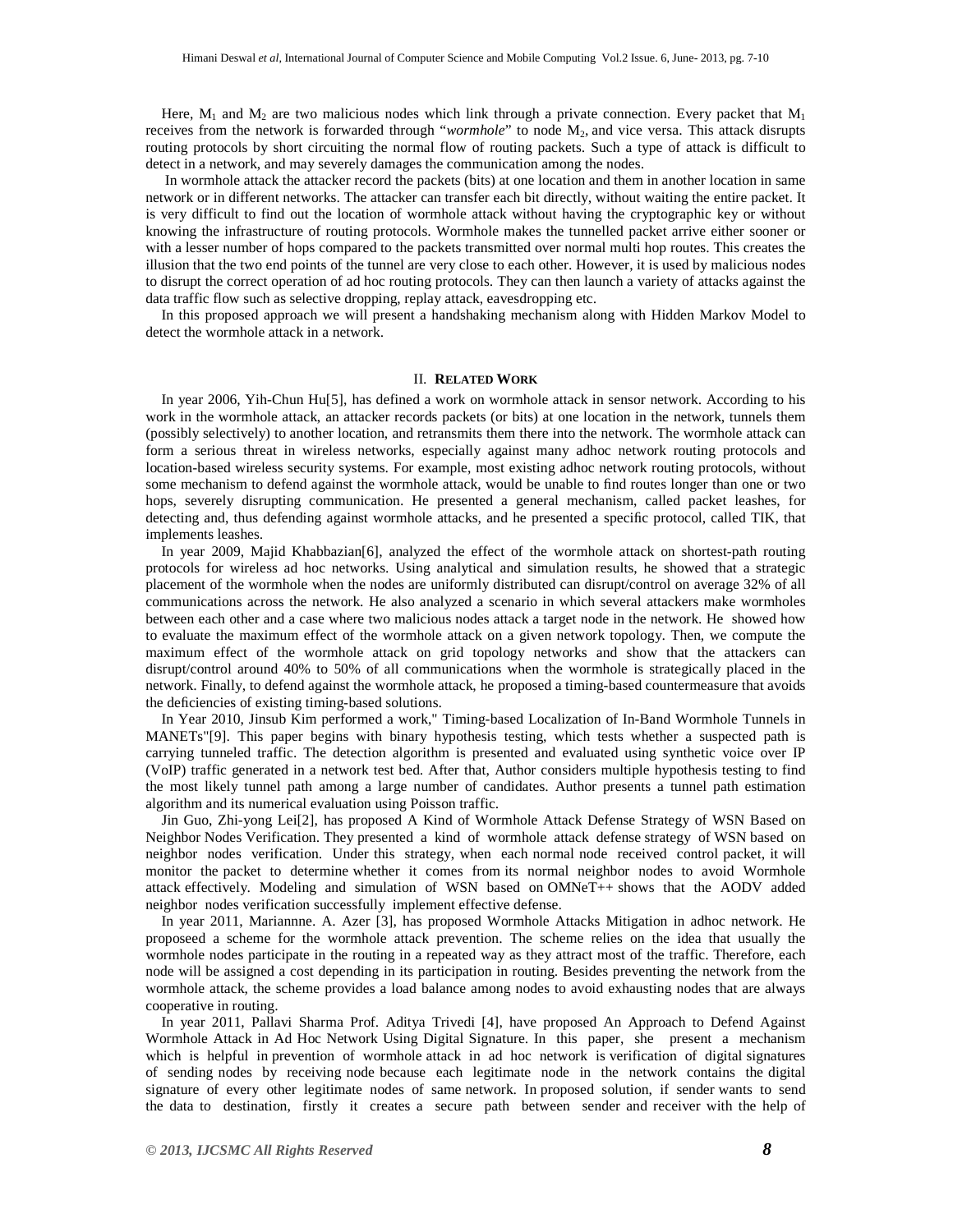verification of digital signature. If there is presence of any malicious node in between the path then it is identified because malicious node does not have its own legal digital signature.

In the year 2011, Saurbh Gupta, Subrat Kar and S Dharamraja[1], has work on wormhole detection using Hound Packet. They present a protocol for detecting wormhole attacks without use of any special hardware such as directional antenna and precise synchronised clock and the protocol is also independent of physical medium of wireless network. After the route discovery, source node initiates wormhole detection process in the established path which counts hop difference between the neighbours of the one hop away nodes in the route. The destination node detects the wormhole if the hop difference between neighbours of the nodes exceeds the acceptable level.

In Year 2012, Daniel Winograd-Cort[12], performed a work," This paper better motivates, expands upon, and formalizes the notion of a wormhole to fully unlock its potential. Author show, for example, that wormhole can be used to define the concept of causality. This in turn allows us to provide behaviors such as looping, a core component of most languages, without building it directly into the language. Author also improves upon Presented previous design by making wormholes less verbose and easier to use. To formalize the notion of a wormhole, Author defines an extension to the simply typed lambda calculus, complete with typing rules and operational semantics.

# III. **THE PROPOSED ROUTING PROTOCOL**

In this proposed approach we are presenting a handshaking mechanism to detect the wormhole attack in a network. According to this approach a node will request to its neighbouring nodes and perform a request and response mechanism. The node will maintain the table to track the timeout. If the reply time is not accurate there is some attack in the network. To resolve the problem of wormhole attack we can perform a cryptographic handshaking. It means only the authenticated node will get the request and can reply properly i.e. the cryptographic handshaking will avoid the fake reply from a node and node reliability will be achieved.

Once the authentication is proven, the next work is the implementation of the Hidden Markov Model to perform a predictive and probabilistic analysis of throughput and the response time between all pairs over the network. The all pair communication analysis will be done up to two level of communication that can effectively analyze the tunnel attack over the network. Once the attack will be detected, the next work is to block these nodes and to perform a reliable communication over the network for a safe path so that no attacked node will be the part of communication path.

The analysis will be done in terms of packet transmission received and the packet lost over the network. The route safely and reliability are the major objective of this defined work.

#### IV. **CONCLUSION**

Wormhole attack is non-cooperation in certain network operations, i.e. dropping of packets which may affect the performance, but can save the battery power. The proposed work is about to identify the wormhole nodes and perform the communication over an effective node from the network. It will improve the network throughput. Along with this the work will give an efficient and reliable transmission over the network.

#### *ACKNOWLEDGEMENT*

Assistant Prof. Rahul Yadav is the assistant professor in Department of Computer Science and Engineering at PDM College of Engineering, Bahadurgarh, Haryana. I am specially grateful for his guidance and contributions by generously giving his time and carefully reviewing this manuscript.

## **REFERENCES**

- [1] Saurabh Gupta Subrat Kar S Dharmaraja, "WHOP: Wormhole Attack Detection Protocol using Hound Packet", 2011 International Conference on Innovations in Information Technology
- [2] Jin Guo, Zhi-yong Lei, "A Kind of Wormhole Attack Defense Strategy of WSN Based on Neighbor Nodes Verification", 978-1-61284-486-2/111 2011 IEEE
- [3] Mariannne. A. Azer, "Wormhole Attacks Mitigation", 2011 Sixth International Conference on Availability, Reliability and Security
- [4] Pallavi Sharma Prof. Aditya Trivedi, "An Approach to Defend Against Wormhole Attack in Ad Hoc Network Using Digital Signature", 978-1-61284-486-2 IEEE
- [5] Yih-Chun Hu, "Wormhole Attacks in Wireless Networks", I EEE JOURNAL ON SELECTED AREAS IN COMMUNICATIONS, VOL. 24, NO. 2, FEBRUARY 2006